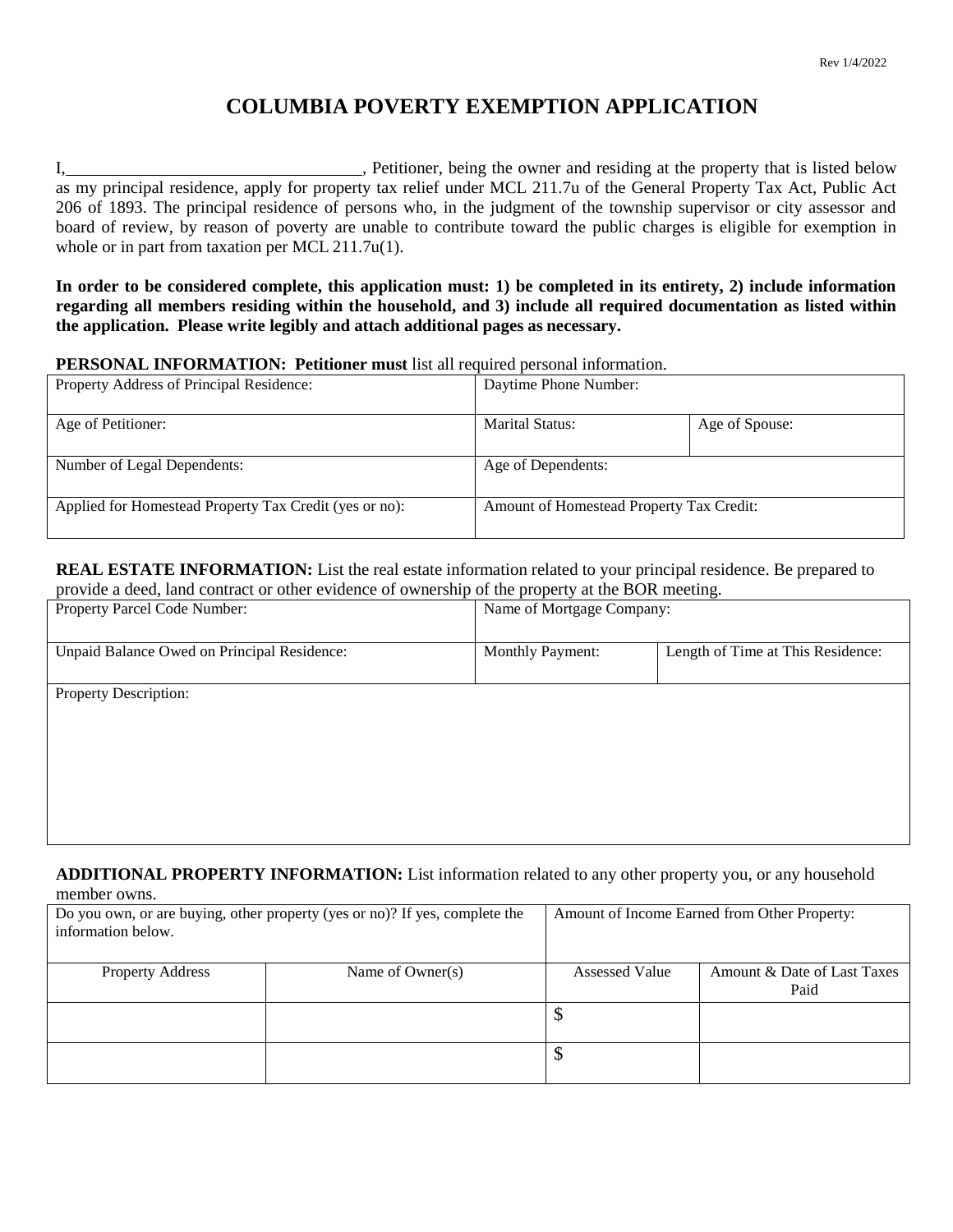#### **EMPLOYMENT INFORMATION:** List your current employment information.

| Name of Employer:    | Name of Contact Person:       |  |
|----------------------|-------------------------------|--|
| Address of Employer: | <b>Employer Phone Number:</b> |  |

List all income sources, including but not limited to: salaries, Social Security, rents, pensions, IRA's (individual retirement accounts), unemployment compensation, disability, government pensions, worker's compensation, dividends, claims and judgments from lawsuits, alimony, child support, friend or family contribution, reverse mortgage, or any other source of income.

| Source of Income | Monthly or Annual Income (indicate which) |
|------------------|-------------------------------------------|
|                  |                                           |
|                  |                                           |
|                  |                                           |

**CHECKING, SAVINGS AND INVESTMENT INFORMATION:** List any and all savings owned by all household members, including but not limited to: checking accounts, savings accounts, postal savings, credit union shares, certificates of deposit, cash, stocks, bonds, or similar investments.

| Name of Financial Institution<br>or Investments | <b>Amount on Deposit</b> | Current<br><b>Interest Rate</b> | Name on Account | Value of<br>Investment |
|-------------------------------------------------|--------------------------|---------------------------------|-----------------|------------------------|
|                                                 |                          |                                 |                 |                        |
|                                                 |                          |                                 |                 |                        |
|                                                 |                          |                                 |                 |                        |

### **LIFE INSURANCE:** List all policies held by all household members.

| Name of Insured | <b>Amount of Policy</b> | Monthly<br>Payment | Policy Paid<br>in Full | Name of Beneficiary | Relationship to<br>Insured |
|-----------------|-------------------------|--------------------|------------------------|---------------------|----------------------------|
|                 |                         |                    |                        |                     |                            |
|                 |                         |                    |                        |                     |                            |
|                 |                         |                    |                        |                     |                            |

**MOTOR VEHICLE INFORMATION:** All motor vehicles (including motorcycles, motor homes, camper trailers, etc.) held or owned by any person residing within the household must be listed.

| Make | Year | Monthly Payment | <b>Balance Owed</b> |
|------|------|-----------------|---------------------|
|      |      |                 |                     |
|      |      |                 |                     |
|      |      |                 |                     |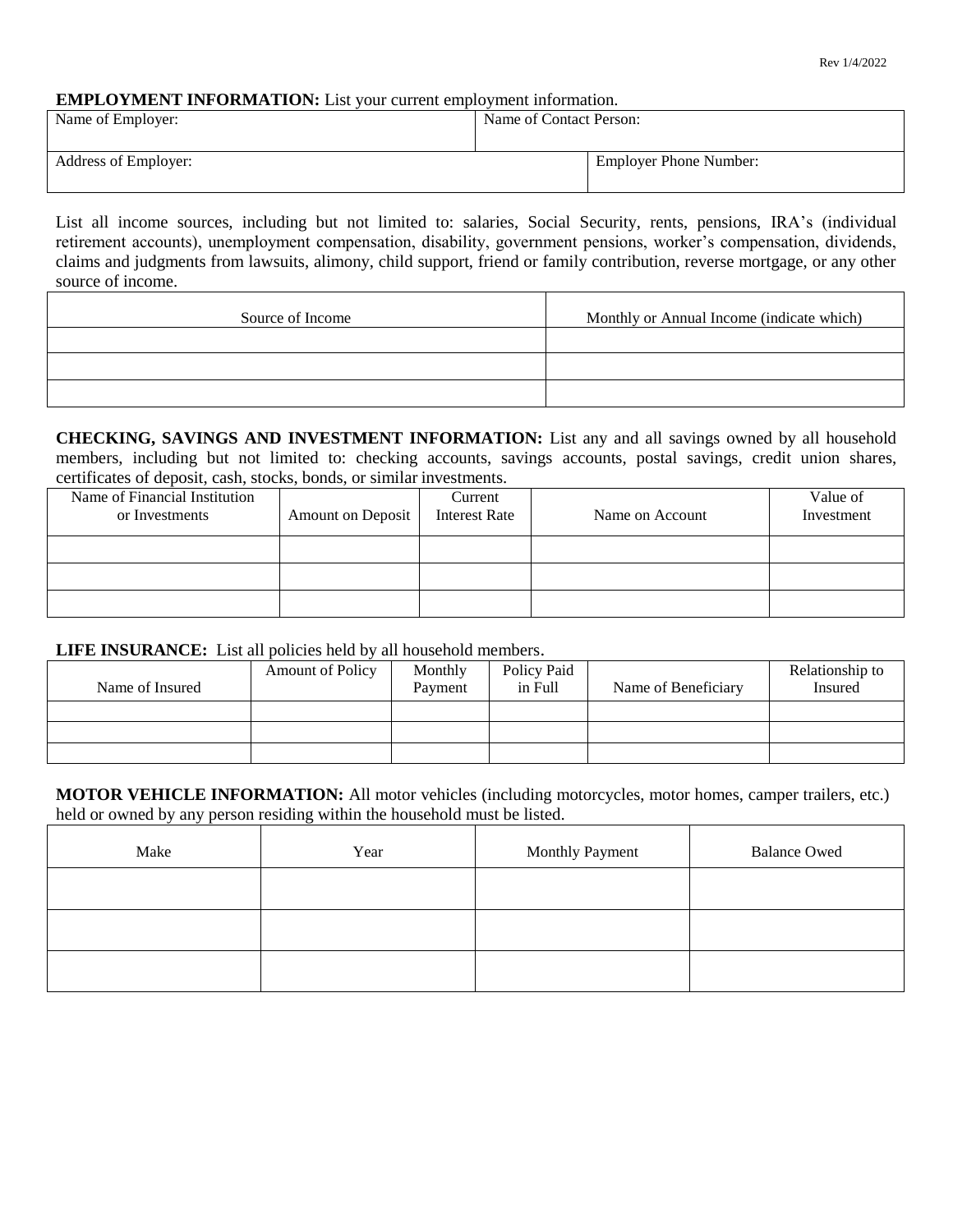## **LIST ALL PERSONS LIVING IN HOUSEHOLD:** All persons residing in the residence must be listed.

| First & Last Name | Age | Relationship to<br>Applicant | Place of Employment | Amount of<br>Monetary<br>Contribution to<br>Family Income |
|-------------------|-----|------------------------------|---------------------|-----------------------------------------------------------|
|                   |     |                              |                     |                                                           |
|                   |     |                              |                     |                                                           |
|                   |     |                              |                     |                                                           |
|                   |     |                              |                     |                                                           |
|                   |     |                              |                     |                                                           |

## **PERSONAL DEBT:** All personal debt for all household members must be listed.

| Creditor | Purpose of Debt | Date of Debt | Original Balance | Monthly Payment | <b>Balance Owed</b> |
|----------|-----------------|--------------|------------------|-----------------|---------------------|
|          |                 |              |                  |                 |                     |
|          |                 |              |                  |                 |                     |
|          |                 |              |                  |                 |                     |
|          |                 |              |                  |                 |                     |
|          |                 |              |                  |                 |                     |
|          |                 |              |                  |                 |                     |
|          |                 |              |                  |                 |                     |

#### **MONTHLY EXPENSE INFORMATION:** The amount of monthly expenses related to the principal residence for each category must be listed. Indicate N/A as necessary.

| $\mathbf{F}$ . There is the contract of $\mathbf{F}$ . The contract of $\mathbf{F}$<br>Heating: | Electric:                       | Water:             |
|-------------------------------------------------------------------------------------------------|---------------------------------|--------------------|
|                                                                                                 |                                 |                    |
| Phone:                                                                                          | Cable:                          | Food:              |
| Clothing:                                                                                       | Heath Insurance:                | Garbage:           |
| Daycare:                                                                                        | Car Expense (gas, repair, etc): | Other (list type): |
| Other (list type):                                                                              | Other (list type):              | Other (list type): |
| Other (list type):                                                                              | Other (list type):              | Other (list type): |
| Other (list type):                                                                              | Other (list type):              | Other (list type): |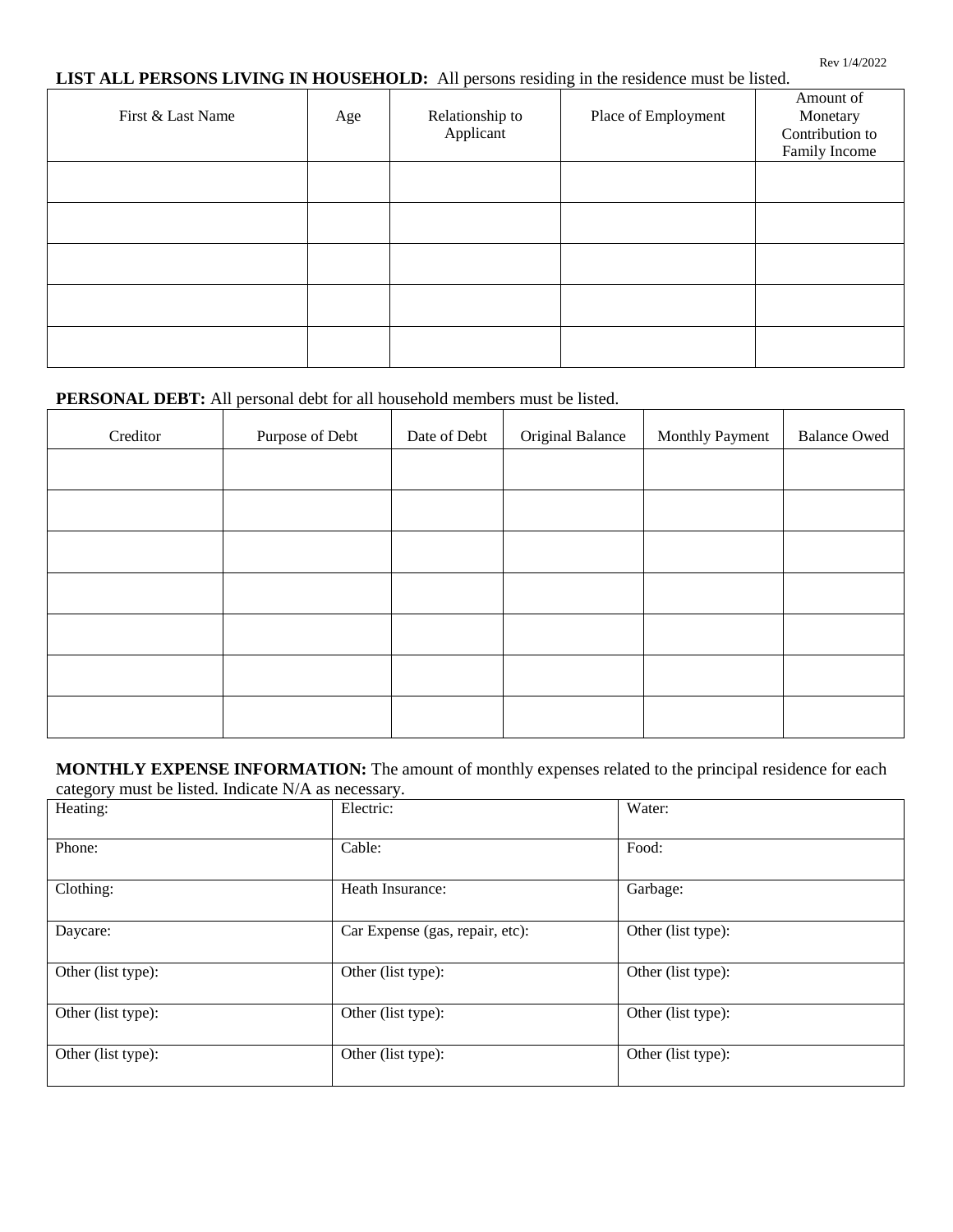*Notice:* **Any willful misstatements or misrepresentations made on this form may constitute perjury, which, under the law, is a felony punishable by fine or imprisonment.**

Rev 1/4/2022

*Notice:* Per MCL 211.7u(2b), a copy of all household members federal income tax returns, state income tax **returns (MI-1040) and Homestead Property Tax Credit claims (MI-1040CR 1, 2, 3 or 4) must be attached as proof of income. Documentation for all income sources including, but not limited to, credits, claims, Social Security income, child support, alimony income, and all other income sources must be provided at time of application.**

*Petitioners: Do not sign this application until witnessed by the Supervisor, Assessor, Board of Review or Notary Public.* (Must be signed by either the Supervisor, Assessor, Board of Review Member or Notary Public)

STATE OF MICHIGAN COUNTY OF

I, the undersigned Petitioner, hereby declare that the foregoing information is complete and true and that neither I, nor any household member residing within the principal residency, have money, income or property other than mentioned herein.

|                                                                                                                                                                                                                                | <b>Petitioner Signature</b> | Date |
|--------------------------------------------------------------------------------------------------------------------------------------------------------------------------------------------------------------------------------|-----------------------------|------|
| Subscribed and sworn this day of 2022                                                                                                                                                                                          |                             |      |
| Assessor Signature: 1986 and 1987 and 1988 and 1988 and 1988 and 1988 and 1988 and 1988 and 1988 and 1988 and 1988 and 1988 and 1988 and 1988 and 1988 and 1988 and 1988 and 1988 and 1988 and 1988 and 1988 and 1988 and 1988 |                             |      |
| BOR Member Signature:                                                                                                                                                                                                          |                             |      |
| Notary Signature: Notary Signature:                                                                                                                                                                                            |                             |      |
| My Commission Expires:                                                                                                                                                                                                         |                             |      |

This application shall be filed after January 1, but before the day prior to the last day of March, July or December Board of Review to the address below.

> Board of Review c/o Kathy Trischler Township of Columbia 6398 Graf Rd Unionville,MI 48767

## **DECISIONS OF THE MARCH BOARD OF REVIEW MAY BE APPEALED IN WRITING TO THE MICHIGAN TAX TRIBUNAL BY JULY 31 OF THE CURRENT YEAR. JULY OR DECEMBER BOARD OF REVIEW DENIALS MAY BE APPEALED TO MICHIGAN TAX TRIBUNAL WITHIN 30 DAYS OF THE DENIAL. A COPY OF THE BOARD OF REVIEW DECISION MUST BE INCLUDED WITH THE FILING.**

Michigan Tax Tribunal PO Box 30232 Lansing, MI 48909 Phone: 517-373-3003 Fax: 517-373-1633 E-mail: [taxtrib@michigan.gov](mailto:taxtrib@michigan.gov)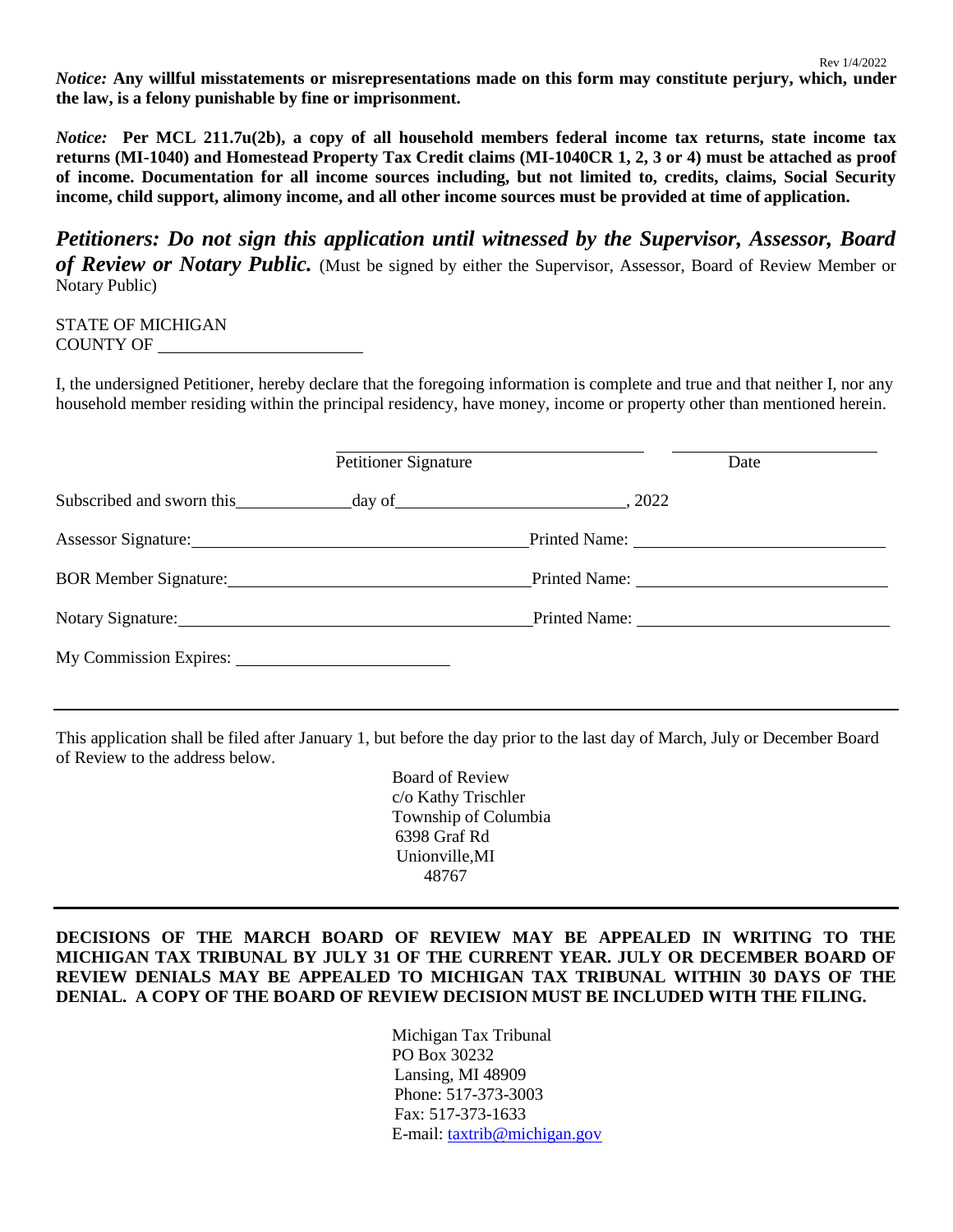## **GUIDELINE RESOLUTION FOR POVERTY EXEMPTION**

*WHEREAS,* the adoption of guidelines for poverty exemptions is required of the Township Board

*WHEREAS,* the principal residence of persons, who the Supervisor/Assessor and Board of Review determines by reason of poverty to be unable to contribute to the public charge, is eligible for exemption in whole or in part from taxation under Public Act 390 of 1994 (MCL 211.7u); and

*WHEREAS,* pursuant to PA 390 of 1994, the Township of Columbia, Tuscola County adopts the following guidelines for the Board of Review to implement. The guidelines shall include but not be limited to the specific income and asset levels of the claimant and all persons residing in the household, including any property tax credit returns, filed in the current or immediately preceding year;

To be eligible, a person shall do all the following on an annual basis:

- 1) Be an owner of and occupy as a principal residence the property for which an exemption is requested.
- 2) File a claim with the supervisor/assessor or Board of Review, accompanied by federal and state income tax returns for all persons residing in the principal residence, including any property tax credit returns filed in the immediately preceding year or in the current year.
- 3) File a claim reporting that the combined assets of all persons do not exceed the current guidelines. Assets include but are not limited to, real estate other than the principal residence, personal property, motor vehicles, recreational vehicles and equipment, certificates of deposit, savings accounts, checking accounts, stocks, bonds, life insurance, retirement funds, etc.
- 4) Produce a valid driver's license or other form of identification if requested.
- 5) Produce, if requested, a deed, land contract, or other evidence of ownership of the property for which an exemption is requested.
- 6) Meet the federal poverty income guidelines as defined and determined annually by the United States Department of Health and Human Services or alternative guidelines adopted by the governing body providing the alternative guidelines do not provide eligibility requirements less than the federal guidelines.
- 7) The application for an exemption shall be filed after January 1, but one day prior to the last day of the Board of Review. The filing of this claim constitutes an appearance before the Board of Review for the purpose of preserving the right of appeal to the Michigan Tax Tribunal.

The following are the federal poverty income guidelines which are updated annually by the United States Department of Health and Human Services. The annual allowable income includes income for all persons residing in the principal residence.